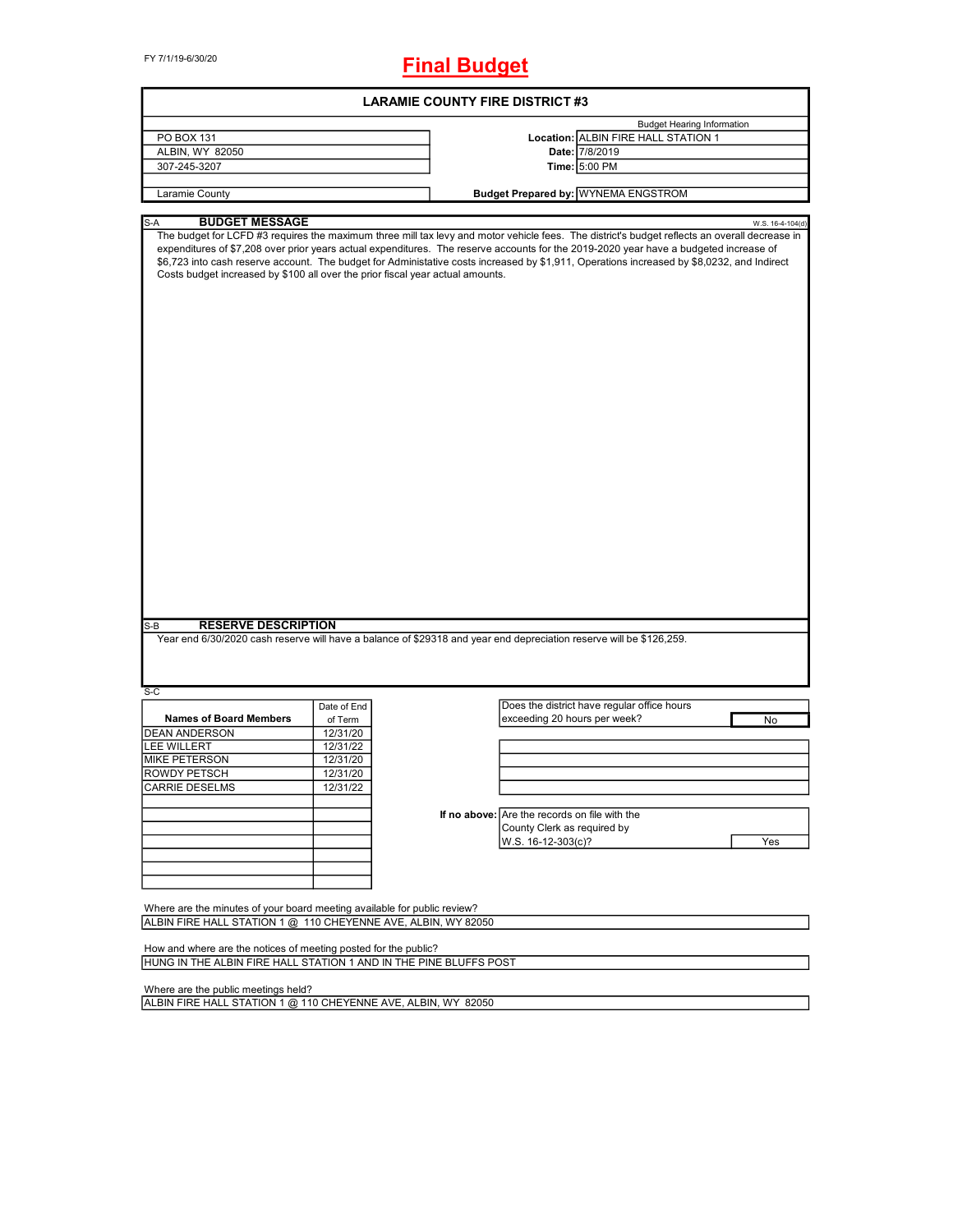# **FINAL BUDGET SUMMARY**

|                | <b>OVERVIEW</b>                                                             | 2017-2018<br>Actual | 2018-2019<br>Estimated | 2019-2020<br>Proposed | Final Approval  |
|----------------|-----------------------------------------------------------------------------|---------------------|------------------------|-----------------------|-----------------|
|                |                                                                             |                     |                        |                       |                 |
| $S-1$<br>$S-2$ | <b>Total Budgeted Expenditures</b><br><b>Total Principal to Pay on Debt</b> | \$80,380<br>\$0     | \$57,847<br>\$0        | \$68,225<br>\$0       | \$50,650<br>\$0 |
| $S-3$          | <b>Total Change to Restricted Funds</b>                                     | \$0                 | $-$17,231$             | \$34,500              | \$6,723         |
|                |                                                                             |                     |                        |                       |                 |
| $S-4$          | <b>Total General Fund and Forecasted Revenues Available</b>                 | \$326,233           | \$335,907              | \$263,773             | \$261,073       |
|                |                                                                             |                     |                        |                       |                 |
| $S-5$          | Amount requested from County Commissioners                                  | \$59,943            | \$75,676               | \$65,540              | \$65,540        |
| $S-6$          | <b>Additional Funding Needed:</b>                                           |                     |                        | \$0                   | \$0             |

| \$0<br>\$0<br>\$0<br>\$0<br><b>Operating Revenues</b><br>$S-7$<br>\$52.804<br>\$65,719<br>\$57.491<br>\$57.491<br>Tax levy (From the County Treasurer)<br>$S-8$<br><b>Government Support</b><br>\$750<br>\$0<br>\$9.003<br>\$0<br>$S-9$<br>\$0<br>\$0<br>\$0<br>\$0<br>Grants<br>$S-10$<br>Other County Support (Not from Co. Treas.)<br>\$7,139<br>\$9,957<br>\$8,049<br>\$8,049<br>$S-11$<br>\$1,700<br><b>Miscellaneous</b><br>\$9,401<br>\$11,595<br>\$4,400<br>$S-12$<br><b>Other Forecasted Revenue</b><br>\$0<br>\$0<br>\$0<br>\$0<br>$S-13$<br>\$88.021<br>\$69.940<br><b>Total Revenue</b><br>\$78,347<br>\$67.240<br>LARAMIE COUNTY FIRE DISTRICT #3<br>FY 7/1/19-6/30/20<br>2017-2018<br>2018-2019<br>2019-2020<br><b>EXPENDITURE SUMMARY</b><br><b>Final Approval</b><br>Actual<br>Estimated<br>Proposed<br>\$0<br>\$0<br>\$0<br><b>Capital Outlay</b><br>\$0<br>\$0<br>\$0<br>\$0<br>\$0<br><b>Interest and Fees On Debt</b><br>\$2.939<br>\$18,025<br>\$4.850<br><b>Administration</b><br>\$6,859<br>\$23,677<br><b>Operations</b><br>\$57,915<br>\$34,950<br>\$31,700<br><b>Indirect Costs</b><br>\$15,606<br>\$14,000<br>\$15,250<br>\$14,100<br>\$0<br>\$17,231<br>\$0<br>\$0<br><b>Expenditures paid by Reserves</b><br><b>Total Expenditures</b><br>\$80,380<br>\$57,847<br>\$68,225<br>\$50,650<br>2018-2019<br>2017-2018<br>2019-2020<br><b>DEBT SUMMARY</b><br><b>Final Approval</b><br>Actual<br>Estimated<br>Proposed<br>\$0<br>\$0<br>\$0<br>$S-21$<br><b>Principal Paid on Debt</b><br>\$0<br>2017-2018<br>2018-2019<br>2019-2020<br><b>CASH AND INVESTMENTS</b><br><b>Final Approval</b><br>Actual<br>Estimated<br>Proposed<br>\$247,886<br>$S-22$<br><b>TOTAL GENERAL FUNDS</b><br>\$247,886<br>\$193,833<br>\$193,833<br><b>Summary of Reserve Funds</b><br><b>Beginning Balance in Reserve Accounts</b><br>$S-23$<br>a. Sinking and Debt Service Funds<br>\$0<br>\$0<br>\$0<br>$S-24$<br>\$0<br>b. Reserves<br>\$166,085<br>\$166,085<br>\$148,854<br>\$148,854<br>$S-25$<br>c. Bond Funds<br>\$0<br>\$0<br>\$0<br>\$0<br>$S-26$<br>\$166,085<br>\$148,854<br>\$166,085<br>\$148,854<br>Total Reserves (a+b+c)<br>Amount to be added<br>$S-27$<br>\$0<br>\$0<br>$S-28$<br>a. Sinking and Debt Service Funds<br>\$0<br>\$0<br>\$0<br>\$0<br>\$34,500<br>\$6,723<br>$S-29$<br>b. Reserves<br>c. Bond Funds<br>\$0<br>\$0<br>\$0<br>$S-30$<br>\$0<br>\$0<br>\$0<br>\$34,500<br>\$6.723<br>Total to be added (a+b+c)<br><b>Subtotal</b><br>\$166,085<br>\$166,085<br>\$183,354<br>\$155,577<br>\$17,231<br>\$0<br>\$0<br>\$0<br>$S-32$<br><b>Less Total to be spent</b><br>\$166,085<br>\$183,354<br>\$155,577<br>TOTAL RESERVES AT END OF FISCAL YEAR<br>\$148,854<br>$S-33$ |              | <b>REVENUE SUMMARY</b> | 2017-2018 | 2018-2019 | 2019-2020 | <b>Final Approval</b> |
|---------------------------------------------------------------------------------------------------------------------------------------------------------------------------------------------------------------------------------------------------------------------------------------------------------------------------------------------------------------------------------------------------------------------------------------------------------------------------------------------------------------------------------------------------------------------------------------------------------------------------------------------------------------------------------------------------------------------------------------------------------------------------------------------------------------------------------------------------------------------------------------------------------------------------------------------------------------------------------------------------------------------------------------------------------------------------------------------------------------------------------------------------------------------------------------------------------------------------------------------------------------------------------------------------------------------------------------------------------------------------------------------------------------------------------------------------------------------------------------------------------------------------------------------------------------------------------------------------------------------------------------------------------------------------------------------------------------------------------------------------------------------------------------------------------------------------------------------------------------------------------------------------------------------------------------------------------------------------------------------------------------------------------------------------------------------------------------------------------------------------------------------------------------------------------------------------------------------------------------------------------------------------------------------------------------------------------------------------------------------------------------------------------------------------------------------------------------------------------------------------------------------------------------------------------------------------------------------------------------------------------------------------------------------------------------------------------|--------------|------------------------|-----------|-----------|-----------|-----------------------|
|                                                                                                                                                                                                                                                                                                                                                                                                                                                                                                                                                                                                                                                                                                                                                                                                                                                                                                                                                                                                                                                                                                                                                                                                                                                                                                                                                                                                                                                                                                                                                                                                                                                                                                                                                                                                                                                                                                                                                                                                                                                                                                                                                                                                                                                                                                                                                                                                                                                                                                                                                                                                                                                                                                         |              |                        | Actual    | Estimated | Proposed  |                       |
|                                                                                                                                                                                                                                                                                                                                                                                                                                                                                                                                                                                                                                                                                                                                                                                                                                                                                                                                                                                                                                                                                                                                                                                                                                                                                                                                                                                                                                                                                                                                                                                                                                                                                                                                                                                                                                                                                                                                                                                                                                                                                                                                                                                                                                                                                                                                                                                                                                                                                                                                                                                                                                                                                                         |              |                        |           |           |           |                       |
|                                                                                                                                                                                                                                                                                                                                                                                                                                                                                                                                                                                                                                                                                                                                                                                                                                                                                                                                                                                                                                                                                                                                                                                                                                                                                                                                                                                                                                                                                                                                                                                                                                                                                                                                                                                                                                                                                                                                                                                                                                                                                                                                                                                                                                                                                                                                                                                                                                                                                                                                                                                                                                                                                                         |              |                        |           |           |           |                       |
|                                                                                                                                                                                                                                                                                                                                                                                                                                                                                                                                                                                                                                                                                                                                                                                                                                                                                                                                                                                                                                                                                                                                                                                                                                                                                                                                                                                                                                                                                                                                                                                                                                                                                                                                                                                                                                                                                                                                                                                                                                                                                                                                                                                                                                                                                                                                                                                                                                                                                                                                                                                                                                                                                                         |              |                        |           |           |           |                       |
|                                                                                                                                                                                                                                                                                                                                                                                                                                                                                                                                                                                                                                                                                                                                                                                                                                                                                                                                                                                                                                                                                                                                                                                                                                                                                                                                                                                                                                                                                                                                                                                                                                                                                                                                                                                                                                                                                                                                                                                                                                                                                                                                                                                                                                                                                                                                                                                                                                                                                                                                                                                                                                                                                                         |              |                        |           |           |           |                       |
|                                                                                                                                                                                                                                                                                                                                                                                                                                                                                                                                                                                                                                                                                                                                                                                                                                                                                                                                                                                                                                                                                                                                                                                                                                                                                                                                                                                                                                                                                                                                                                                                                                                                                                                                                                                                                                                                                                                                                                                                                                                                                                                                                                                                                                                                                                                                                                                                                                                                                                                                                                                                                                                                                                         |              |                        |           |           |           |                       |
|                                                                                                                                                                                                                                                                                                                                                                                                                                                                                                                                                                                                                                                                                                                                                                                                                                                                                                                                                                                                                                                                                                                                                                                                                                                                                                                                                                                                                                                                                                                                                                                                                                                                                                                                                                                                                                                                                                                                                                                                                                                                                                                                                                                                                                                                                                                                                                                                                                                                                                                                                                                                                                                                                                         |              |                        |           |           |           |                       |
|                                                                                                                                                                                                                                                                                                                                                                                                                                                                                                                                                                                                                                                                                                                                                                                                                                                                                                                                                                                                                                                                                                                                                                                                                                                                                                                                                                                                                                                                                                                                                                                                                                                                                                                                                                                                                                                                                                                                                                                                                                                                                                                                                                                                                                                                                                                                                                                                                                                                                                                                                                                                                                                                                                         |              |                        |           |           |           |                       |
|                                                                                                                                                                                                                                                                                                                                                                                                                                                                                                                                                                                                                                                                                                                                                                                                                                                                                                                                                                                                                                                                                                                                                                                                                                                                                                                                                                                                                                                                                                                                                                                                                                                                                                                                                                                                                                                                                                                                                                                                                                                                                                                                                                                                                                                                                                                                                                                                                                                                                                                                                                                                                                                                                                         |              |                        |           |           |           |                       |
|                                                                                                                                                                                                                                                                                                                                                                                                                                                                                                                                                                                                                                                                                                                                                                                                                                                                                                                                                                                                                                                                                                                                                                                                                                                                                                                                                                                                                                                                                                                                                                                                                                                                                                                                                                                                                                                                                                                                                                                                                                                                                                                                                                                                                                                                                                                                                                                                                                                                                                                                                                                                                                                                                                         | $S-14$       |                        |           |           |           |                       |
|                                                                                                                                                                                                                                                                                                                                                                                                                                                                                                                                                                                                                                                                                                                                                                                                                                                                                                                                                                                                                                                                                                                                                                                                                                                                                                                                                                                                                                                                                                                                                                                                                                                                                                                                                                                                                                                                                                                                                                                                                                                                                                                                                                                                                                                                                                                                                                                                                                                                                                                                                                                                                                                                                                         |              |                        |           |           |           |                       |
|                                                                                                                                                                                                                                                                                                                                                                                                                                                                                                                                                                                                                                                                                                                                                                                                                                                                                                                                                                                                                                                                                                                                                                                                                                                                                                                                                                                                                                                                                                                                                                                                                                                                                                                                                                                                                                                                                                                                                                                                                                                                                                                                                                                                                                                                                                                                                                                                                                                                                                                                                                                                                                                                                                         |              |                        |           |           |           |                       |
|                                                                                                                                                                                                                                                                                                                                                                                                                                                                                                                                                                                                                                                                                                                                                                                                                                                                                                                                                                                                                                                                                                                                                                                                                                                                                                                                                                                                                                                                                                                                                                                                                                                                                                                                                                                                                                                                                                                                                                                                                                                                                                                                                                                                                                                                                                                                                                                                                                                                                                                                                                                                                                                                                                         |              |                        |           |           |           |                       |
|                                                                                                                                                                                                                                                                                                                                                                                                                                                                                                                                                                                                                                                                                                                                                                                                                                                                                                                                                                                                                                                                                                                                                                                                                                                                                                                                                                                                                                                                                                                                                                                                                                                                                                                                                                                                                                                                                                                                                                                                                                                                                                                                                                                                                                                                                                                                                                                                                                                                                                                                                                                                                                                                                                         |              |                        |           |           |           |                       |
|                                                                                                                                                                                                                                                                                                                                                                                                                                                                                                                                                                                                                                                                                                                                                                                                                                                                                                                                                                                                                                                                                                                                                                                                                                                                                                                                                                                                                                                                                                                                                                                                                                                                                                                                                                                                                                                                                                                                                                                                                                                                                                                                                                                                                                                                                                                                                                                                                                                                                                                                                                                                                                                                                                         | $S-15$       |                        |           |           |           |                       |
|                                                                                                                                                                                                                                                                                                                                                                                                                                                                                                                                                                                                                                                                                                                                                                                                                                                                                                                                                                                                                                                                                                                                                                                                                                                                                                                                                                                                                                                                                                                                                                                                                                                                                                                                                                                                                                                                                                                                                                                                                                                                                                                                                                                                                                                                                                                                                                                                                                                                                                                                                                                                                                                                                                         | $S-16$       |                        |           |           |           |                       |
|                                                                                                                                                                                                                                                                                                                                                                                                                                                                                                                                                                                                                                                                                                                                                                                                                                                                                                                                                                                                                                                                                                                                                                                                                                                                                                                                                                                                                                                                                                                                                                                                                                                                                                                                                                                                                                                                                                                                                                                                                                                                                                                                                                                                                                                                                                                                                                                                                                                                                                                                                                                                                                                                                                         | $S-17$       |                        |           |           |           |                       |
|                                                                                                                                                                                                                                                                                                                                                                                                                                                                                                                                                                                                                                                                                                                                                                                                                                                                                                                                                                                                                                                                                                                                                                                                                                                                                                                                                                                                                                                                                                                                                                                                                                                                                                                                                                                                                                                                                                                                                                                                                                                                                                                                                                                                                                                                                                                                                                                                                                                                                                                                                                                                                                                                                                         | $S-18$       |                        |           |           |           |                       |
|                                                                                                                                                                                                                                                                                                                                                                                                                                                                                                                                                                                                                                                                                                                                                                                                                                                                                                                                                                                                                                                                                                                                                                                                                                                                                                                                                                                                                                                                                                                                                                                                                                                                                                                                                                                                                                                                                                                                                                                                                                                                                                                                                                                                                                                                                                                                                                                                                                                                                                                                                                                                                                                                                                         | $S-19$       |                        |           |           |           |                       |
|                                                                                                                                                                                                                                                                                                                                                                                                                                                                                                                                                                                                                                                                                                                                                                                                                                                                                                                                                                                                                                                                                                                                                                                                                                                                                                                                                                                                                                                                                                                                                                                                                                                                                                                                                                                                                                                                                                                                                                                                                                                                                                                                                                                                                                                                                                                                                                                                                                                                                                                                                                                                                                                                                                         | <b>S-20R</b> |                        |           |           |           |                       |
|                                                                                                                                                                                                                                                                                                                                                                                                                                                                                                                                                                                                                                                                                                                                                                                                                                                                                                                                                                                                                                                                                                                                                                                                                                                                                                                                                                                                                                                                                                                                                                                                                                                                                                                                                                                                                                                                                                                                                                                                                                                                                                                                                                                                                                                                                                                                                                                                                                                                                                                                                                                                                                                                                                         | $S-20$       |                        |           |           |           |                       |
|                                                                                                                                                                                                                                                                                                                                                                                                                                                                                                                                                                                                                                                                                                                                                                                                                                                                                                                                                                                                                                                                                                                                                                                                                                                                                                                                                                                                                                                                                                                                                                                                                                                                                                                                                                                                                                                                                                                                                                                                                                                                                                                                                                                                                                                                                                                                                                                                                                                                                                                                                                                                                                                                                                         |              |                        |           |           |           |                       |
|                                                                                                                                                                                                                                                                                                                                                                                                                                                                                                                                                                                                                                                                                                                                                                                                                                                                                                                                                                                                                                                                                                                                                                                                                                                                                                                                                                                                                                                                                                                                                                                                                                                                                                                                                                                                                                                                                                                                                                                                                                                                                                                                                                                                                                                                                                                                                                                                                                                                                                                                                                                                                                                                                                         |              |                        |           |           |           |                       |
|                                                                                                                                                                                                                                                                                                                                                                                                                                                                                                                                                                                                                                                                                                                                                                                                                                                                                                                                                                                                                                                                                                                                                                                                                                                                                                                                                                                                                                                                                                                                                                                                                                                                                                                                                                                                                                                                                                                                                                                                                                                                                                                                                                                                                                                                                                                                                                                                                                                                                                                                                                                                                                                                                                         |              |                        |           |           |           |                       |
|                                                                                                                                                                                                                                                                                                                                                                                                                                                                                                                                                                                                                                                                                                                                                                                                                                                                                                                                                                                                                                                                                                                                                                                                                                                                                                                                                                                                                                                                                                                                                                                                                                                                                                                                                                                                                                                                                                                                                                                                                                                                                                                                                                                                                                                                                                                                                                                                                                                                                                                                                                                                                                                                                                         |              |                        |           |           |           |                       |
|                                                                                                                                                                                                                                                                                                                                                                                                                                                                                                                                                                                                                                                                                                                                                                                                                                                                                                                                                                                                                                                                                                                                                                                                                                                                                                                                                                                                                                                                                                                                                                                                                                                                                                                                                                                                                                                                                                                                                                                                                                                                                                                                                                                                                                                                                                                                                                                                                                                                                                                                                                                                                                                                                                         |              |                        |           |           |           |                       |
|                                                                                                                                                                                                                                                                                                                                                                                                                                                                                                                                                                                                                                                                                                                                                                                                                                                                                                                                                                                                                                                                                                                                                                                                                                                                                                                                                                                                                                                                                                                                                                                                                                                                                                                                                                                                                                                                                                                                                                                                                                                                                                                                                                                                                                                                                                                                                                                                                                                                                                                                                                                                                                                                                                         |              |                        |           |           |           |                       |
|                                                                                                                                                                                                                                                                                                                                                                                                                                                                                                                                                                                                                                                                                                                                                                                                                                                                                                                                                                                                                                                                                                                                                                                                                                                                                                                                                                                                                                                                                                                                                                                                                                                                                                                                                                                                                                                                                                                                                                                                                                                                                                                                                                                                                                                                                                                                                                                                                                                                                                                                                                                                                                                                                                         |              |                        |           |           |           |                       |
|                                                                                                                                                                                                                                                                                                                                                                                                                                                                                                                                                                                                                                                                                                                                                                                                                                                                                                                                                                                                                                                                                                                                                                                                                                                                                                                                                                                                                                                                                                                                                                                                                                                                                                                                                                                                                                                                                                                                                                                                                                                                                                                                                                                                                                                                                                                                                                                                                                                                                                                                                                                                                                                                                                         |              |                        |           |           |           |                       |
|                                                                                                                                                                                                                                                                                                                                                                                                                                                                                                                                                                                                                                                                                                                                                                                                                                                                                                                                                                                                                                                                                                                                                                                                                                                                                                                                                                                                                                                                                                                                                                                                                                                                                                                                                                                                                                                                                                                                                                                                                                                                                                                                                                                                                                                                                                                                                                                                                                                                                                                                                                                                                                                                                                         |              |                        |           |           |           |                       |
|                                                                                                                                                                                                                                                                                                                                                                                                                                                                                                                                                                                                                                                                                                                                                                                                                                                                                                                                                                                                                                                                                                                                                                                                                                                                                                                                                                                                                                                                                                                                                                                                                                                                                                                                                                                                                                                                                                                                                                                                                                                                                                                                                                                                                                                                                                                                                                                                                                                                                                                                                                                                                                                                                                         |              |                        |           |           |           |                       |
|                                                                                                                                                                                                                                                                                                                                                                                                                                                                                                                                                                                                                                                                                                                                                                                                                                                                                                                                                                                                                                                                                                                                                                                                                                                                                                                                                                                                                                                                                                                                                                                                                                                                                                                                                                                                                                                                                                                                                                                                                                                                                                                                                                                                                                                                                                                                                                                                                                                                                                                                                                                                                                                                                                         |              |                        |           |           |           |                       |
|                                                                                                                                                                                                                                                                                                                                                                                                                                                                                                                                                                                                                                                                                                                                                                                                                                                                                                                                                                                                                                                                                                                                                                                                                                                                                                                                                                                                                                                                                                                                                                                                                                                                                                                                                                                                                                                                                                                                                                                                                                                                                                                                                                                                                                                                                                                                                                                                                                                                                                                                                                                                                                                                                                         |              |                        |           |           |           |                       |
|                                                                                                                                                                                                                                                                                                                                                                                                                                                                                                                                                                                                                                                                                                                                                                                                                                                                                                                                                                                                                                                                                                                                                                                                                                                                                                                                                                                                                                                                                                                                                                                                                                                                                                                                                                                                                                                                                                                                                                                                                                                                                                                                                                                                                                                                                                                                                                                                                                                                                                                                                                                                                                                                                                         |              |                        |           |           |           |                       |
|                                                                                                                                                                                                                                                                                                                                                                                                                                                                                                                                                                                                                                                                                                                                                                                                                                                                                                                                                                                                                                                                                                                                                                                                                                                                                                                                                                                                                                                                                                                                                                                                                                                                                                                                                                                                                                                                                                                                                                                                                                                                                                                                                                                                                                                                                                                                                                                                                                                                                                                                                                                                                                                                                                         |              |                        |           |           |           |                       |
|                                                                                                                                                                                                                                                                                                                                                                                                                                                                                                                                                                                                                                                                                                                                                                                                                                                                                                                                                                                                                                                                                                                                                                                                                                                                                                                                                                                                                                                                                                                                                                                                                                                                                                                                                                                                                                                                                                                                                                                                                                                                                                                                                                                                                                                                                                                                                                                                                                                                                                                                                                                                                                                                                                         |              |                        |           |           |           |                       |
|                                                                                                                                                                                                                                                                                                                                                                                                                                                                                                                                                                                                                                                                                                                                                                                                                                                                                                                                                                                                                                                                                                                                                                                                                                                                                                                                                                                                                                                                                                                                                                                                                                                                                                                                                                                                                                                                                                                                                                                                                                                                                                                                                                                                                                                                                                                                                                                                                                                                                                                                                                                                                                                                                                         |              |                        |           |           |           |                       |
|                                                                                                                                                                                                                                                                                                                                                                                                                                                                                                                                                                                                                                                                                                                                                                                                                                                                                                                                                                                                                                                                                                                                                                                                                                                                                                                                                                                                                                                                                                                                                                                                                                                                                                                                                                                                                                                                                                                                                                                                                                                                                                                                                                                                                                                                                                                                                                                                                                                                                                                                                                                                                                                                                                         |              |                        |           |           |           |                       |
|                                                                                                                                                                                                                                                                                                                                                                                                                                                                                                                                                                                                                                                                                                                                                                                                                                                                                                                                                                                                                                                                                                                                                                                                                                                                                                                                                                                                                                                                                                                                                                                                                                                                                                                                                                                                                                                                                                                                                                                                                                                                                                                                                                                                                                                                                                                                                                                                                                                                                                                                                                                                                                                                                                         |              |                        |           |           |           |                       |
|                                                                                                                                                                                                                                                                                                                                                                                                                                                                                                                                                                                                                                                                                                                                                                                                                                                                                                                                                                                                                                                                                                                                                                                                                                                                                                                                                                                                                                                                                                                                                                                                                                                                                                                                                                                                                                                                                                                                                                                                                                                                                                                                                                                                                                                                                                                                                                                                                                                                                                                                                                                                                                                                                                         |              |                        |           |           |           |                       |
|                                                                                                                                                                                                                                                                                                                                                                                                                                                                                                                                                                                                                                                                                                                                                                                                                                                                                                                                                                                                                                                                                                                                                                                                                                                                                                                                                                                                                                                                                                                                                                                                                                                                                                                                                                                                                                                                                                                                                                                                                                                                                                                                                                                                                                                                                                                                                                                                                                                                                                                                                                                                                                                                                                         |              |                        |           |           |           |                       |
|                                                                                                                                                                                                                                                                                                                                                                                                                                                                                                                                                                                                                                                                                                                                                                                                                                                                                                                                                                                                                                                                                                                                                                                                                                                                                                                                                                                                                                                                                                                                                                                                                                                                                                                                                                                                                                                                                                                                                                                                                                                                                                                                                                                                                                                                                                                                                                                                                                                                                                                                                                                                                                                                                                         |              |                        |           |           |           |                       |
|                                                                                                                                                                                                                                                                                                                                                                                                                                                                                                                                                                                                                                                                                                                                                                                                                                                                                                                                                                                                                                                                                                                                                                                                                                                                                                                                                                                                                                                                                                                                                                                                                                                                                                                                                                                                                                                                                                                                                                                                                                                                                                                                                                                                                                                                                                                                                                                                                                                                                                                                                                                                                                                                                                         | $S-31$       |                        |           |           |           |                       |
|                                                                                                                                                                                                                                                                                                                                                                                                                                                                                                                                                                                                                                                                                                                                                                                                                                                                                                                                                                                                                                                                                                                                                                                                                                                                                                                                                                                                                                                                                                                                                                                                                                                                                                                                                                                                                                                                                                                                                                                                                                                                                                                                                                                                                                                                                                                                                                                                                                                                                                                                                                                                                                                                                                         |              |                        |           |           |           |                       |
|                                                                                                                                                                                                                                                                                                                                                                                                                                                                                                                                                                                                                                                                                                                                                                                                                                                                                                                                                                                                                                                                                                                                                                                                                                                                                                                                                                                                                                                                                                                                                                                                                                                                                                                                                                                                                                                                                                                                                                                                                                                                                                                                                                                                                                                                                                                                                                                                                                                                                                                                                                                                                                                                                                         |              |                        |           |           |           |                       |

*Budget Officer / District Official (if not same as "Submitted by")*

Date adopted by Special District

*End of Summary*

ALBIN, WY 82050 **DISTRICT ADDRESS:** PO BOX 131 **PREPARED BY:** WYNEMA ENGSTROM

**DISTRICT PHONE:** 307-245-3207

1/23/19 *Form approved by Wyoming Department of Audit, Public Funds Division Prepared in compliance with the Uniform Municipal Fiscal Procedures Act (W.S. 16-4-101 through 124) as it applies.*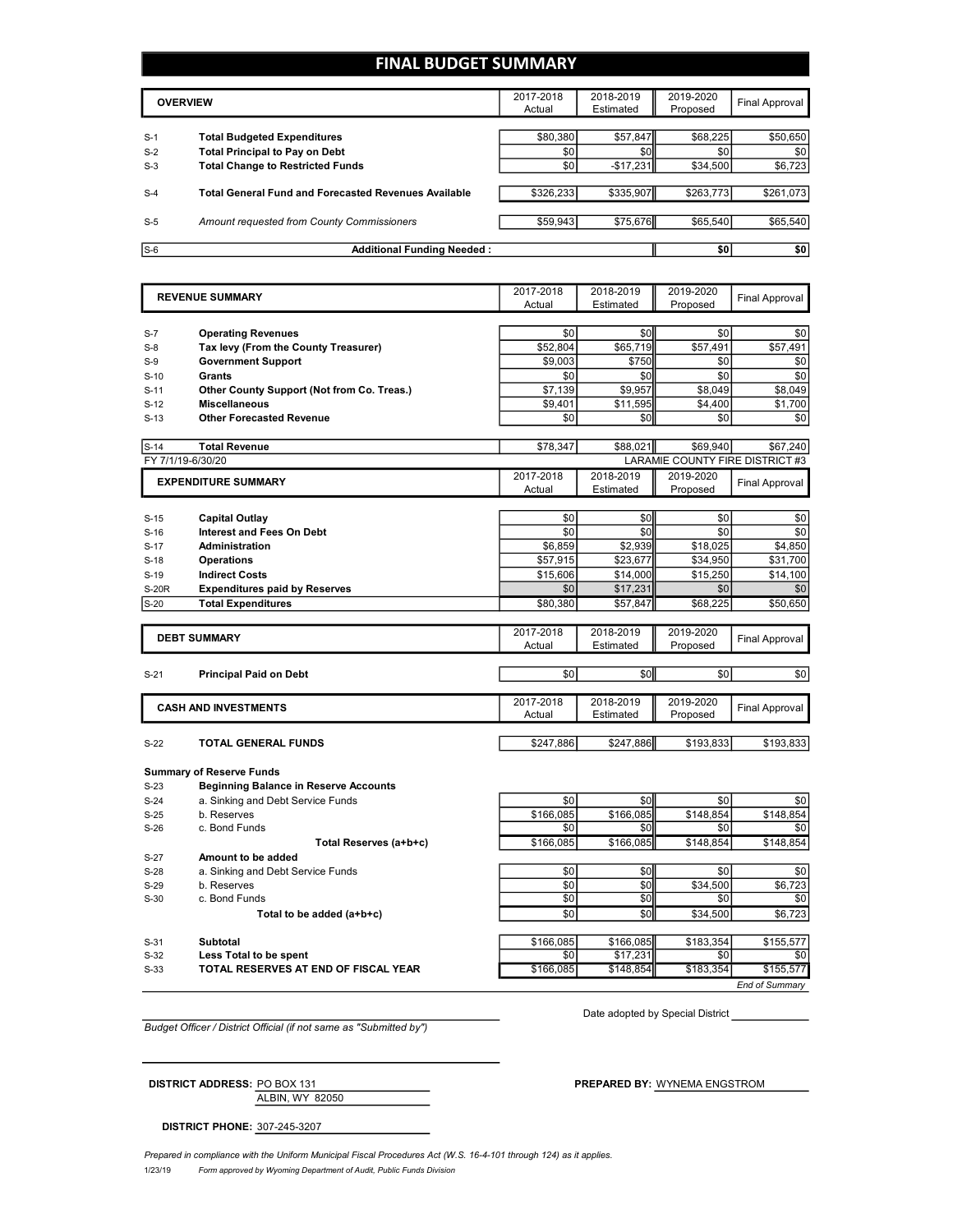# **Final Budget**

LARAMIE COUNTY FIRE DISTRICT #3

**NAME OF DISTRICT/BOARD**

**FYE** 6/30/2020

|           | PROPERTY TAXES AND ASSESSMENTS                 |                         |                        |                       |                       |
|-----------|------------------------------------------------|-------------------------|------------------------|-----------------------|-----------------------|
|           |                                                | $2017 - 2018$<br>Actual | 2018-2019<br>Estimated | 2019-2020<br>Proposed | <b>Final Approval</b> |
| $R-1$     | <b>Property Taxes and Assessments Received</b> |                         |                        |                       |                       |
| $R-1.1$   | Tax Levy (From the County Treasurer)           | \$52,804                | \$65,719               | \$57,491              | \$57,491              |
| $R-1.2$   | <b>Other County Support</b>                    | \$7,139                 | \$9,957                | \$8,049               | \$8,049               |
|           |                                                |                         |                        |                       |                       |
|           | <b>FORECASTED REVENUE</b>                      |                         |                        |                       |                       |
|           |                                                |                         |                        |                       |                       |
|           |                                                | 2017-2018               | 2018-2019              | 2019-2020             | <b>Final Approval</b> |
|           |                                                | Actual                  | Estimated              | Proposed              |                       |
| $R-2$     | <b>Revenues from Other Governments</b>         |                         |                        |                       |                       |
| $R - 2.1$ | State Aid                                      |                         |                        |                       |                       |
| $R-2.2$   | Additional County Aid (non-treasurer)          | \$9,003                 | \$750                  | \$0                   |                       |
| $R-2.3$   | City (or Town) Aid                             |                         |                        |                       |                       |
| $R - 2.4$ | Other (Specify)                                |                         |                        |                       |                       |
| $R-2.5$   | <b>Total Government Support</b>                | \$9.003                 | \$750                  | \$0                   | \$0                   |
| $R-3$     | <b>Operating Revenues</b>                      |                         |                        |                       |                       |
| $R-3.1$   | <b>Customer Charges</b>                        |                         |                        |                       |                       |
| $R-3.2$   | Sales of Goods or Services                     |                         |                        |                       |                       |
| $R-3.3$   | <b>Other Assessments</b>                       |                         |                        |                       |                       |
| $R - 3.4$ | <b>Total Operating Revenues</b>                | \$0                     | \$0                    | \$0                   | \$0                   |
| $R-4$     | <b>Grants</b>                                  |                         |                        |                       |                       |
| $R-4.1$   | <b>Direct Federal Grants</b>                   |                         |                        |                       |                       |
| $R-4.2$   | Federal Grants thru State Agencies             |                         |                        |                       |                       |
| $R-4.3$   | <b>Grants from State Agencies</b>              |                         |                        |                       |                       |
| $R-4.4$   | <b>Total Grants</b>                            | \$0                     | \$0                    | \$0                   | \$0                   |
| $R-5$     | <b>Miscellaneous Revenue</b>                   |                         |                        |                       |                       |
| $R-5.1$   | Interest                                       | \$773                   | \$892                  | \$600                 | \$900                 |
| $R-5.2$   | Other: Specify<br><b>INSURANCE PROCEEDS</b>    | \$0                     | \$7,984                | \$0                   |                       |
| $R-5.3$   | Other: See Additional                          | \$8,628                 | \$2,719                | \$3,800               | \$800                 |
| $R-5.4$   | <b>Total Miscellaneous</b>                     | \$9,401                 | \$11,595               | \$4,400               | \$1,700               |
| $R-5.5$   | <b>Total Forecasted Revenue</b>                | \$18.404                | \$12,345               | \$4,400               | \$1,700               |

**R-6 Other Forecasted Revenue** R-6.1 **a.** Other past due-as estimated by Co. Treas. R-6.2 b. Other forecasted revenue (specify): R-6.3 R-6.4 R-6.5

R-6.6 **Total Other Forecasted Revenue (a+b)** \$0 \$0 \$0 \$0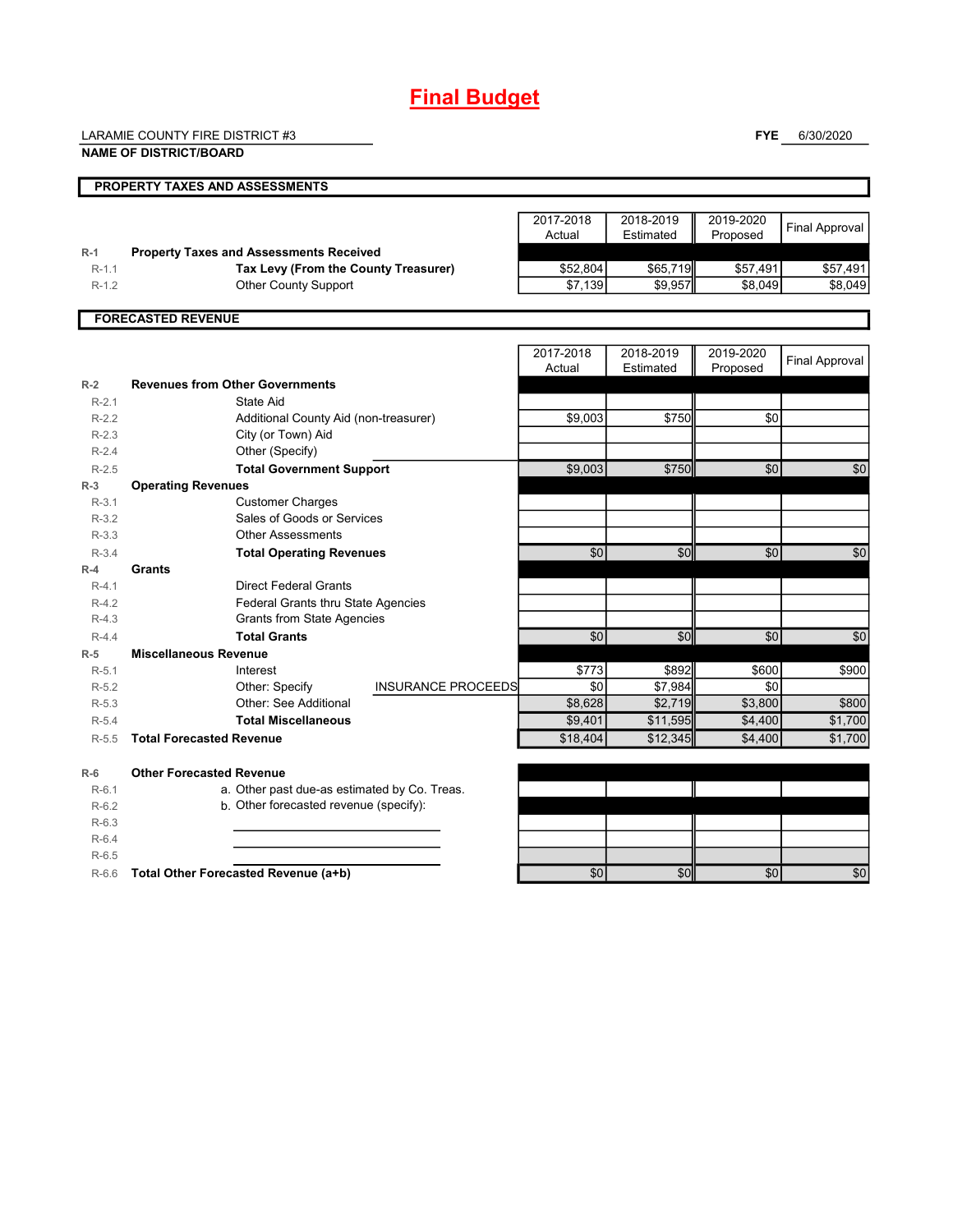# **CAPITAL OUTLAY BUDGET**

|           |                             |                      | , , , , , , , , , | --------- |
|-----------|-----------------------------|----------------------|-------------------|-----------|
| $E-1$     | <b>Capital Outlay</b>       |                      |                   |           |
| $E-1.1$   |                             | <b>Real Property</b> |                   | \$0       |
| $E-1.2$   |                             | Vehicles             |                   |           |
| $E-1.3$   |                             | Office Equipment     |                   |           |
| $E - 1.4$ |                             | Other (Specify)      |                   |           |
| $E-1.5$   |                             |                      |                   |           |
| $E-1.6$   |                             |                      |                   |           |
| $E-1.7$   |                             |                      |                   |           |
| $E-1.8$   | <b>TOTAL CAPITAL OUTLAY</b> |                      | \$0               | \$0       |

|         |                             |                      | 2017-2018 | 2018-2019 | 2019-2020 |                       |
|---------|-----------------------------|----------------------|-----------|-----------|-----------|-----------------------|
|         |                             |                      | Actual    | Estimated | Proposed  | <b>Final Approval</b> |
|         | <b>Capital Outlay</b>       |                      |           |           |           |                       |
| $E-1.1$ |                             | <b>Real Property</b> |           | \$0       |           |                       |
| $E-1.2$ |                             | Vehicles             |           |           |           |                       |
| $E-1.3$ |                             | Office Equipment     |           |           |           |                       |
| $E-1.4$ |                             | Other (Specify)      |           |           |           |                       |
| $E-1.5$ |                             |                      |           |           |           |                       |
| $E-1.6$ |                             |                      |           |           |           |                       |
| $E-1.7$ |                             |                      |           |           |           |                       |
| $E-1.8$ | <b>TOTAL CAPITAL OUTLAY</b> |                      | \$0       | \$0       | \$0       | \$0                   |
|         |                             |                      |           |           |           |                       |

## **ADMINISTRATION BUDGET**

|           |                                      |                                 | Actual  | Estimated | Proposed |
|-----------|--------------------------------------|---------------------------------|---------|-----------|----------|
| $E-2$     | <b>Personnel Services</b>            |                                 |         |           |          |
| $E - 2.1$ |                                      | Administrator                   |         |           |          |
| $E-2.2$   |                                      | Secretary                       |         |           |          |
| $E-2.3$   |                                      | Clerical                        |         |           |          |
| $E-2.4$   |                                      | Other (Specify)                 |         |           |          |
| $E-2.5$   |                                      |                                 |         |           |          |
| $E-2.6$   |                                      |                                 |         |           |          |
| $E - 2.7$ |                                      |                                 |         |           |          |
| $E-3$     | <b>Board Expenses</b>                |                                 |         |           |          |
| $E - 3.1$ |                                      | Travel                          |         |           |          |
| $E - 3.2$ |                                      | Mileage                         |         |           |          |
| $E-3.3$   |                                      | Other (Specify)                 |         |           |          |
| $E - 3.4$ |                                      |                                 |         |           |          |
| $E-3.5$   |                                      |                                 |         |           |          |
| $E - 3.6$ |                                      |                                 |         |           |          |
| $E-4$     | <b>Contractual Services</b>          |                                 |         |           |          |
| $E - 4.1$ |                                      | Legal                           | \$253   | \$0       | \$300    |
| $E-4.2$   |                                      | Accounting/Auditing             | \$4,142 | \$1,858   | \$3,000  |
| $E-4.3$   |                                      | Other (Specify)                 |         |           |          |
| $E-4.4$   |                                      | <b>ELECTION JUDGES</b>          | \$0     | \$75      | \$0      |
| $E-4.5$   |                                      | <b>FIREFIGHTING</b>             | \$1,112 | \$0       | \$13,500 |
| $E-4.6$   |                                      | see additional details          | \$736   | \$600     | \$600    |
| $E-5$     | <b>Other Administrative Expenses</b> |                                 |         |           |          |
| $E - 5.1$ |                                      | <b>Office Supplies</b>          | \$587   | \$67      | \$500    |
| $E - 5.2$ |                                      | Office equipment, rent & repair |         |           |          |
| $E-5.3$   |                                      | Education                       |         |           |          |
| $E-5.4$   |                                      | Registrations                   |         |           |          |
| $E-5.5$   |                                      | Other (Specify)                 |         |           |          |
| $E - 5.6$ |                                      | <b>ADVERTISING</b>              | \$29    | \$29      | \$75     |
| $E - 5.7$ |                                      | <b>OTHER</b>                    | \$0     | \$310     | \$50     |
| $E - 5.8$ |                                      |                                 |         |           |          |
| $E-6$     | <b>TOTAL ADMINISTRATION</b>          |                                 | \$6,859 | \$2,939   | \$18,025 |

|                          |                                      | 2017-2018<br>Actual | 2018-2019<br>Estimated | 2019-2020<br>Proposed | <b>Final Approval</b> |
|--------------------------|--------------------------------------|---------------------|------------------------|-----------------------|-----------------------|
| Ż                        | <b>Personnel Services</b>            |                     |                        |                       |                       |
| $E - 2.1$                | Administrator                        |                     |                        |                       |                       |
| $E - 2.2$                | Secretary                            |                     |                        |                       |                       |
| $E - 2.3$                | Clerical                             |                     |                        |                       |                       |
| $E - 2.4$                | Other (Specify)                      |                     |                        |                       |                       |
| $E - 2.5$                |                                      |                     |                        |                       |                       |
| $E - 2.6$                |                                      |                     |                        |                       |                       |
| $E - 2.7$                |                                      |                     |                        |                       |                       |
| $\overline{\phantom{a}}$ | <b>Board Expenses</b>                |                     |                        |                       |                       |
| $E - 3.1$                | Travel                               |                     |                        |                       |                       |
| $E - 3.2$                | Mileage                              |                     |                        |                       |                       |
| $E - 3.3$                | Other (Specify)                      |                     |                        |                       |                       |
| $E - 3.4$                |                                      |                     |                        |                       |                       |
| $E - 3.5$                |                                      |                     |                        |                       |                       |
| $E - 3.6$                |                                      |                     |                        |                       |                       |
| ı.                       | <b>Contractual Services</b>          |                     |                        |                       |                       |
| $E - 4.1$                | Legal                                | \$253               | \$0                    | \$300                 | \$300                 |
| $E - 4.2$                | Accounting/Auditing                  | \$4,142             | \$1,858                | \$3,000               | \$3,000               |
| $E - 4.3$                | Other (Specify)                      |                     |                        |                       |                       |
| $E - 4.4$                | <b>ELECTION JUDGES</b>               | \$0                 | \$75                   | \$0                   | \$75                  |
| $E - 4.5$                | <b>FIREFIGHTING</b>                  | \$1,112             | \$0                    | \$13,500              |                       |
| $E - 4.6$                | see additional details               | \$736               | \$600                  | \$600                 | \$600                 |
| $\overline{\phantom{a}}$ | <b>Other Administrative Expenses</b> |                     |                        |                       |                       |
| $E - 5.1$                | <b>Office Supplies</b>               | \$587               | \$67                   | \$500                 | \$500                 |
| $E - 5.2$                | Office equipment, rent & repair      |                     |                        |                       |                       |
| $E - 5.3$                | Education                            |                     |                        |                       |                       |
| $E - 5.4$                | Registrations                        |                     |                        |                       |                       |
| $E - 5.5$                | Other (Specify)                      |                     |                        |                       |                       |
| $E - 5.6$                | <b>ADVERTISING</b>                   | \$29                | \$29                   | \$75                  | \$75                  |
| $E - 5.7$                | <b>OTHER</b>                         | \$0                 | \$310                  | \$50                  | \$300                 |
| $E - 5.8$                |                                      |                     |                        |                       |                       |
| ŝ                        | <b>TOTAL ADMINISTRATION</b>          | \$6,859             | \$2,939                | \$18,025              | \$4,850               |
|                          |                                      |                     |                        |                       |                       |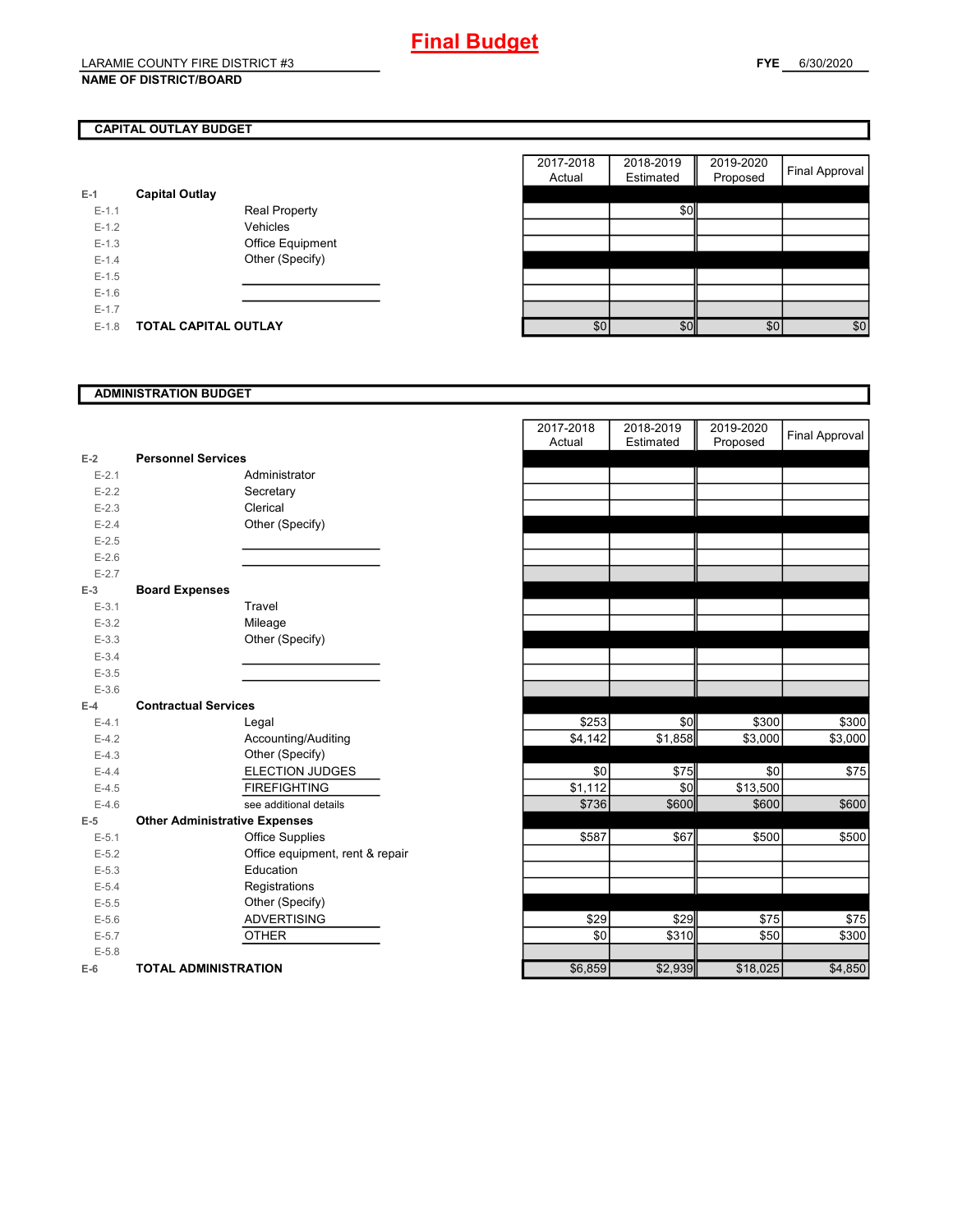# **OPERATIONS BUDGET**

| E-7       | <b>Personnel Services</b>              |
|-----------|----------------------------------------|
| $E - 7.1$ | Wages--Operations                      |
| $E - 7.2$ | <b>Service Contracts</b>               |
| $E - 7.3$ | Other (Specify)                        |
| $E - 7.4$ |                                        |
| $E - 7.5$ |                                        |
| $E - 7.6$ |                                        |
| E-8       | <b>Travel</b>                          |
| $E-8.1$   | Mileage                                |
| $E - 8.2$ | Other (Specify)                        |
| $E - 8.3$ | <b>LODGING</b>                         |
| $E - 8.4$ |                                        |
| $E-8.5$   |                                        |
| E-9       | <b>Operating supplies (List)</b>       |
| $E-9.1$   | REPAIRS/MAINTENANC                     |
| $E-9.2$   | <b>SUPPLIES</b>                        |
| $E-9.3$   | <b>GAS/OIL</b>                         |
| $E - 9.4$ | FIRE HOSE, FLARES                      |
| $E-9.5$   | see additional details                 |
| $E-10$    | <b>Program Services (List)</b>         |
| $E-10.1$  | FIRE TRUCK MAINTENA                    |
| $E-10.2$  | <b>OTHER</b>                           |
| $E-10.3$  |                                        |
| $E-10.4$  |                                        |
| $E-10.5$  |                                        |
| $E-11$    | <b>Contractual Arrangements (List)</b> |
| $E-11.1$  | <b>DISPATCHER</b>                      |
| $E-11.2$  |                                        |
| $E-11.3$  |                                        |
| $E-11.4$  |                                        |
| $E-11.5$  |                                        |
| $E-12$    | <b>Other operations (Specify)</b>      |
|           |                                        |
| $E-12.1$  | <b>BUILDING UTILITIES</b>              |
| $E-12.2$  | <b>BUILDING REPAIRS</b>                |
| $E-12.3$  | <b>TRAINING</b>                        |
| $E-12.4$  | <b>REGISTRATIONS</b>                   |
| $E-12.5$  | see additional details                 |

|                |                                        | 2017-2018 | 2018-2019 | 2019-2020 |                       |
|----------------|----------------------------------------|-----------|-----------|-----------|-----------------------|
|                |                                        | Actual    | Estimated | Proposed  | <b>Final Approval</b> |
| $\overline{7}$ | <b>Personnel Services</b>              |           |           |           |                       |
| $E - 7.1$      | Wages--Operations                      |           |           |           |                       |
| $E - 7.2$      | <b>Service Contracts</b>               |           |           |           |                       |
| $E - 7.3$      | Other (Specify)                        |           |           |           |                       |
| $E - 7.4$      |                                        |           |           |           |                       |
| $E - 7.5$      |                                        |           |           |           |                       |
| $E - 7.6$      |                                        |           |           |           |                       |
| 8              | <b>Travel</b>                          |           |           |           |                       |
| $E-8.1$        | Mileage                                | \$553     | \$224     | \$500     | \$500                 |
| $E-8.2$        | Other (Specify)                        |           |           |           |                       |
| $E-8.3$        | <b>LODGING</b>                         | \$211     | \$102     | \$500     | \$500                 |
| $E-8.4$        |                                        |           |           |           |                       |
| $E-8.5$        |                                        |           |           |           |                       |
| 9              | <b>Operating supplies (List)</b>       |           |           |           |                       |
| $E-9.1$        | REPAIRS/MAINTENANC                     | \$9,927   | \$1,913   | \$2,500   | \$2,500               |
| $E-9.2$        | <b>SUPPLIES</b>                        | \$582     | \$4,736   | \$5,000   | \$5,000               |
| $E - 9.3$      | GAS/OIL                                | \$960     | \$722     | \$850     | \$850                 |
| $E-9.4$        | FIRE HOSE, FLARES                      | \$2,315   | \$1,643   | \$1,800   | \$1,800               |
| $E-9.5$        | see additional details                 | \$309     | \$368     | \$500     | \$600                 |
| 10             | <b>Program Services (List)</b>         |           |           |           |                       |
| $E-10.1$       | FIRE TRUCK MAINTENA                    | \$7,536   | \$0       | \$2,500   | \$2,500               |
| $E-10.2$       | <b>OTHER</b>                           | \$0       | \$0       | \$100     | \$100                 |
| $E-10.3$       |                                        |           |           |           |                       |
| $E-10.4$       |                                        |           |           |           |                       |
| $E-10.5$       |                                        |           |           |           |                       |
| 11             | <b>Contractual Arrangements (List)</b> |           |           |           |                       |
| $E-11.1$       | <b>DISPATCHER</b>                      | \$1,582   | \$1,713   | \$500     | \$1,750               |
| $E-11.2$       |                                        |           |           |           |                       |
| $E-11.3$       |                                        |           |           |           |                       |
| $E-11.4$       |                                        |           |           |           |                       |
| $E-11.5$       |                                        |           |           |           |                       |
| 12             | <b>Other operations (Specify)</b>      |           |           |           |                       |
| $E-12.1$       | <b>BUILDING UTILITIES</b>              | \$7,159   | \$8,242   | \$8,000   | \$8,400               |
| $E-12.2$       | <b>BUILDING REPAIRS</b>                | \$19,749  | \$2,510   | \$8,000   | \$3,000               |
| $E-12.3$       | <b>TRAINING</b>                        | \$5,152   | \$90      | \$2,500   | \$2,500               |
| $E-12.4$       | <b>REGISTRATIONS</b>                   | \$0       | \$75      | \$200     | \$200                 |
| $E-12.5$       | see additional details                 | \$1,880   | \$1,339   | \$1,500   | \$1,500               |
| 13             | <b>TOTAL OPERATIONS</b>                | \$57,915  | \$23,677  | \$34,950  | \$31,700              |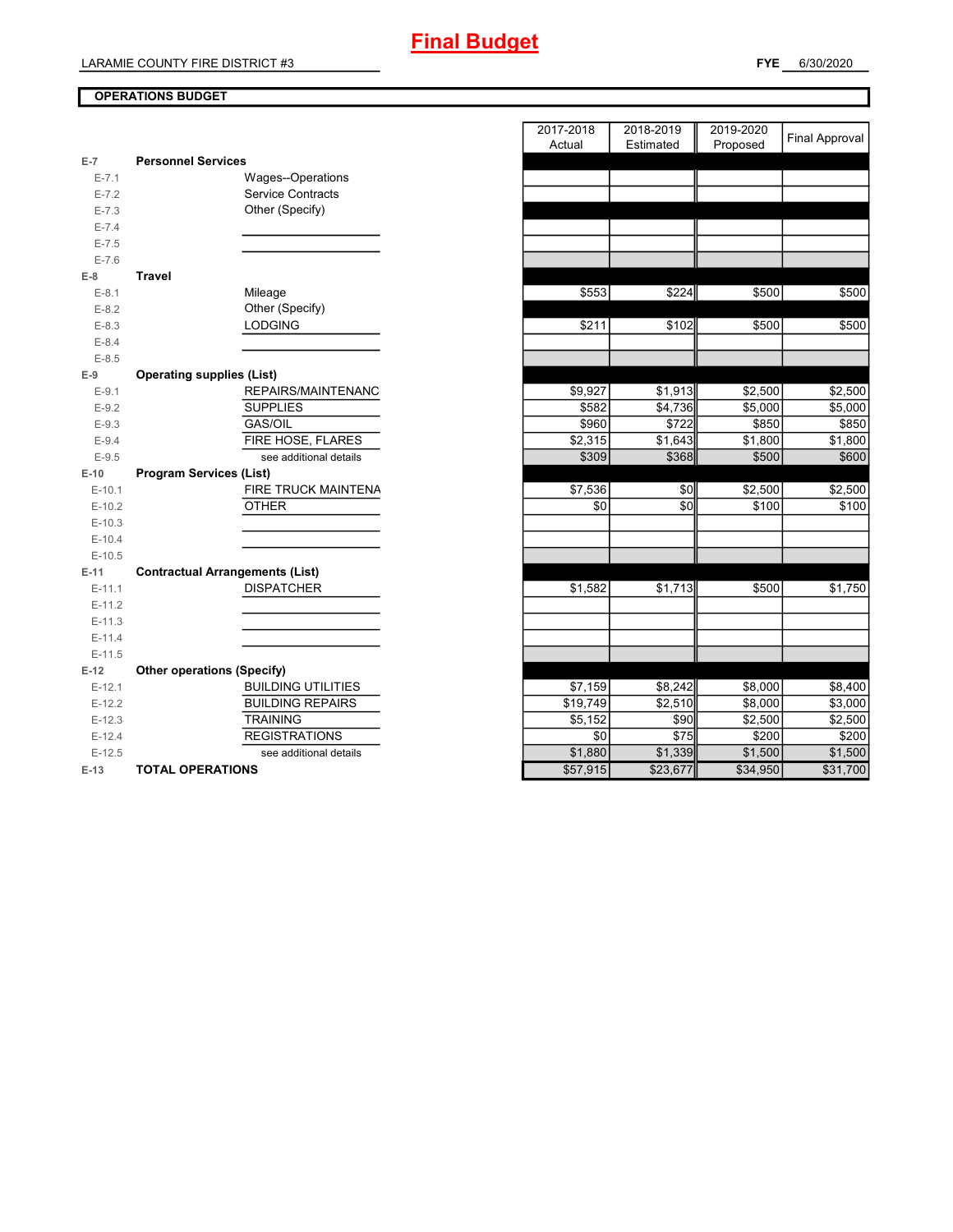# **INDIRECT COSTS BUDGET**

| E-14     | Insurance                    |
|----------|------------------------------|
| $E-14.1$ | Liability                    |
| $E-14.2$ | Buildings and vehicles       |
| $E-14.3$ | Equipment                    |
| $F-144$  | Other (Specify)              |
| $E-14.5$ | <b>BONDS</b>                 |
| $F-146$  |                              |
| $F-147$  |                              |
| $E-15$   | Indirect payroll costs:      |
| $E-15.1$ | FICA (Social Security) taxes |
| $E-15.2$ | <b>Workers Compensation</b>  |
| $E-15.3$ | Unemployment Taxes           |
| $E-15.4$ | Retirement                   |
| $E-15.5$ | Health Insurance             |
| $E-15.6$ | Other (Specify)              |
| $F-157$  |                              |
| $E-15.8$ |                              |
| $E-15.9$ |                              |
|          |                              |
| $E-17$   | <b>TOTAL INDIRECT COSTS</b>  |

|          |                             |                              | 2017-2018 | 2018-2019 | 2019-2020 | Final Approval |
|----------|-----------------------------|------------------------------|-----------|-----------|-----------|----------------|
|          |                             |                              | Actual    | Estimated | Proposed  |                |
| 14       | Insurance                   |                              |           |           |           |                |
| $E-14.1$ |                             | Liability                    | \$8,605   | \$8,589   | \$8,600   | \$8,600        |
| $E-14.2$ |                             | Buildings and vehicles       |           |           |           |                |
| $E-14.3$ |                             | Equipment                    |           |           |           |                |
| $E-14.4$ |                             | Other (Specify)              |           |           |           |                |
| $E-14.5$ |                             | <b>BONDS</b>                 | \$100     | \$100     | \$100     | \$100          |
| $E-14.6$ |                             |                              |           |           |           |                |
| $E-14.7$ |                             |                              |           |           |           |                |
| 15       | Indirect payroll costs:     |                              |           |           |           |                |
| $E-15.1$ |                             | FICA (Social Security) taxes |           |           |           |                |
| $E-15.2$ |                             | <b>Workers Compensation</b>  | \$3,463   | \$3,824   | \$3,350   | \$3,900        |
| $E-15.3$ |                             | <b>Unemployment Taxes</b>    |           |           |           |                |
| $E-15.4$ |                             | Retirement                   | \$3,438   | \$1,487   | \$3,200   | \$1,500        |
| $E-15.5$ |                             | Health Insurance             |           |           |           |                |
| $E-15.6$ |                             | Other (Specify)              |           |           |           |                |
| $E-15.7$ |                             |                              |           |           |           |                |
| $E-15.8$ |                             |                              |           |           |           |                |
| $E-15.9$ |                             |                              |           |           |           |                |
|          |                             |                              |           |           |           |                |
| 17       | <b>TOTAL INDIRECT COSTS</b> |                              | \$15,606  | \$14,000  | \$15,250  | \$14,100       |

## **DEBT SERVICE BUDGET**

|         |                           | 2017-2018 | 2018-2019 | 2019-2020 |                       |
|---------|---------------------------|-----------|-----------|-----------|-----------------------|
|         |                           | Actual    | Estimated | Proposed  | <b>Final Approval</b> |
| $D-1$   | <b>Debt Service</b>       |           |           |           |                       |
| $D-1.1$ | Principal                 |           |           |           |                       |
| $D-1.2$ | Interest                  |           |           |           |                       |
| $D-1.3$ | Fees                      |           |           |           |                       |
| $D-2$   | <b>TOTAL DEBT SERVICE</b> | \$0       | \$0       | \$0       | \$0                   |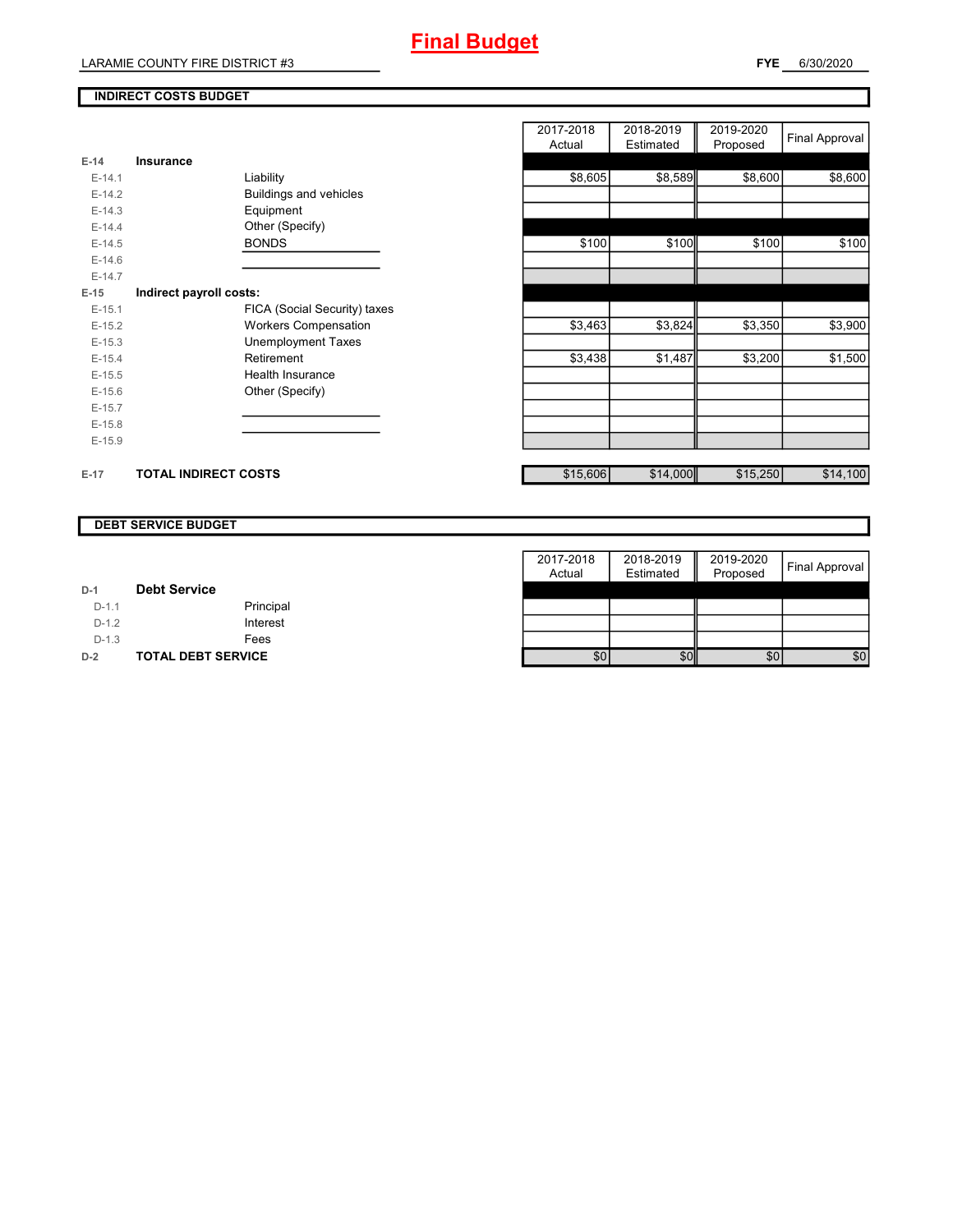C-1.6 \$413,971 \$413,971 \$377,187 \$349,410 **Total Estimated Cash and Investments on Hand**

#### LARAMIE COUNTY FIRE DISTRICT #3 **NAME OF DISTRICT/BOARD**

**C-1 Balances at Beginning of Fiscal Year**

C-1.5 **Reserves (From Below)** 

# **GENERAL FUNDS**

|           | <b>GENERAL FUNDS</b>                        |             |           |                  |                |  |  |  |
|-----------|---------------------------------------------|-------------|-----------|------------------|----------------|--|--|--|
|           |                                             | End of Year | Beginning | <b>Beginning</b> |                |  |  |  |
|           |                                             | 2017-2018   | 2018-2019 | 2019-2020        | Final Approval |  |  |  |
|           | <b>Balances at Beginning of Fiscal Year</b> | Actual      | Estimated | Proposed         |                |  |  |  |
| $C-1.1$   | General Fund Checking Account Balance       | \$216.754   | \$216,754 | \$164.171        | \$164,171      |  |  |  |
| $C-1.2$   | Savings and Investments Account Balance     | \$1.802     | \$1.802   | \$1.330          | \$1,330        |  |  |  |
| $C-1.3$   | General Fund CD Balance                     | \$28,000    | \$28,000  | \$28.332         | \$28,332       |  |  |  |
| $C-1.4$   | All Other Funds                             | \$1.330     | \$1.330   |                  |                |  |  |  |
| $C - 1.5$ | Reserves (From Relow)                       | \$166085    | \$166085  | \$183.354        | \$155,577      |  |  |  |

| $C-2$     | <b>General Fund Reductions:</b>                 |
|-----------|-------------------------------------------------|
| $C-2.1$   | a. Unpaid bills at FYE                          |
| $C - 22$  | b. Reserves                                     |
| $C - 2.3$ | Total Deductions (a+b)                          |
| $C-2.4$   | <b>Estimated Non-Restricted Funds Available</b> |

| $C-2.1$ | a. Unpaid bills at FYE                          |           |           |           |           |
|---------|-------------------------------------------------|-----------|-----------|-----------|-----------|
| $C-2.2$ | b. Reserves                                     | \$166,085 | \$148.854 | \$183.354 | \$155.577 |
| $C-2.3$ | Total Deductions (a+b)                          | \$166,085 | \$148.854 | \$183.354 | \$155.577 |
| $C-2.4$ | <b>Estimated Non-Restricted Funds Available</b> | \$247.886 | \$265.117 | \$193.833 | \$193,833 |

#### **SINKING & DEBT SERVICE FUNDS**

| $C-3$    |                                                             | 2017-2018<br>Actual | 2018-2019<br>Estimated | 2019-2020<br>Proposed | Final Approval |
|----------|-------------------------------------------------------------|---------------------|------------------------|-----------------------|----------------|
| $C-3.1$  | Beginning Balance in Reserve Account (end of previous year) |                     | \$0                    | \$0                   |                |
| $C-3.2$  | Date of Reserve Approval in Minutes:                        |                     |                        |                       |                |
| $C-3.3$  | Amount to be added to the reserve                           |                     |                        |                       |                |
| $C-3.4$  | Date of Reserve Approval in Minutes:                        |                     |                        |                       |                |
| $C-3.5$  | SUB-TOTAL                                                   | \$0                 | \$0                    | \$0                   | \$0            |
| $C-3.6$  | Identify the amount and project to be spent                 |                     |                        |                       |                |
| $C-3.7$  | a.                                                          |                     |                        |                       |                |
| $C-3.8$  | b.                                                          |                     |                        |                       |                |
| $C-3.9$  | C.                                                          |                     |                        |                       |                |
| $C-3.10$ | Date of Reserve Approval in Minutes:                        |                     |                        |                       |                |
| $C-3.11$ | TOTAL CAPITAL OUTLAY (a+b+c)                                | \$0                 | \$0                    | \$0                   | \$0            |
| $C-3.12$ | Balance to be retained                                      | \$0                 | \$0                    | \$0                   | \$0            |
|          |                                                             |                     |                        |                       |                |

## **RESERVES**

| $C-4$    |                                                             | 2017-2018<br>Actual | 2018-2019<br>Estimated | 2019-2020<br>Proposed | Final Approval |
|----------|-------------------------------------------------------------|---------------------|------------------------|-----------------------|----------------|
| $C-4.1$  | Beginning Balance in Reserve Account (end of previous year) | \$166,085           | \$166,085              | \$148,854             | \$148,854      |
| $C-4.2$  | Date of Reserve Approval in Minutes:                        |                     |                        |                       |                |
| $C-4.3$  | Amount to be added to the reserve                           |                     |                        | \$34,500              | \$6,723        |
| $C-4.4$  | Date of Reserve Approval in Minutes:                        |                     |                        |                       |                |
| $C-4.5$  | SUB-TOTAL                                                   | \$166,085           | \$166.085              | \$183.354             | \$155.577      |
| $C-4.6$  | Identify the amount and project to be spent                 |                     |                        |                       |                |
| $C-4.7$  | a. FIRE HALL PROJECT                                        |                     | \$17,231               |                       |                |
| $C-4.8$  | b.                                                          |                     |                        |                       |                |
| $C-4.9$  | c.                                                          |                     |                        |                       |                |
| $C-4.10$ | Date of Reserve Approval in Minutes:                        |                     |                        |                       |                |
| $C-4.11$ | TOTAL OTHER RESERVE OUTLAY (a+b+c)                          | \$0                 | \$17,231               | \$0                   | \$0            |
| $C-4.12$ | Balance to be retained                                      | \$166,085           | \$148,854              | \$183,354             | \$155,577      |

# **BOND FUNDS**

|         |                                                             | 2017-2018 | 2018-2019  | 2019-2020 | Final Approval |
|---------|-------------------------------------------------------------|-----------|------------|-----------|----------------|
| $C-5$   |                                                             | Actual    | Estimated  | Proposed  |                |
| $C-5.1$ | Beginning Balance in Reserve Account (end of previous year) |           | \$0        | \$0       |                |
| $C-5.2$ | Date of Reserve Approval in Minutes:                        |           |            |           |                |
| $C-5.3$ | Amount to be added to the reserve                           |           |            |           |                |
| $C-5.4$ | Date of Reserve Approval in Minutes:                        |           |            |           |                |
| $C-5.5$ | SUB-TOTAL                                                   | \$0       | <b>\$0</b> | \$0       | \$0            |
| $C-5.6$ | Identify the amount and project to be spent                 |           |            |           |                |
| $C-5.7$ | Date of Reserve Approval in Minutes:                        |           |            |           |                |
| $C-5.8$ | Balance to be retained                                      | \$0       | \$0        | \$0       | \$0            |
|         |                                                             |           |            |           |                |
| $C-5.9$ | TOTAL TO BE SPENT                                           | \$0       | \$17,231   | \$0       | \$0            |